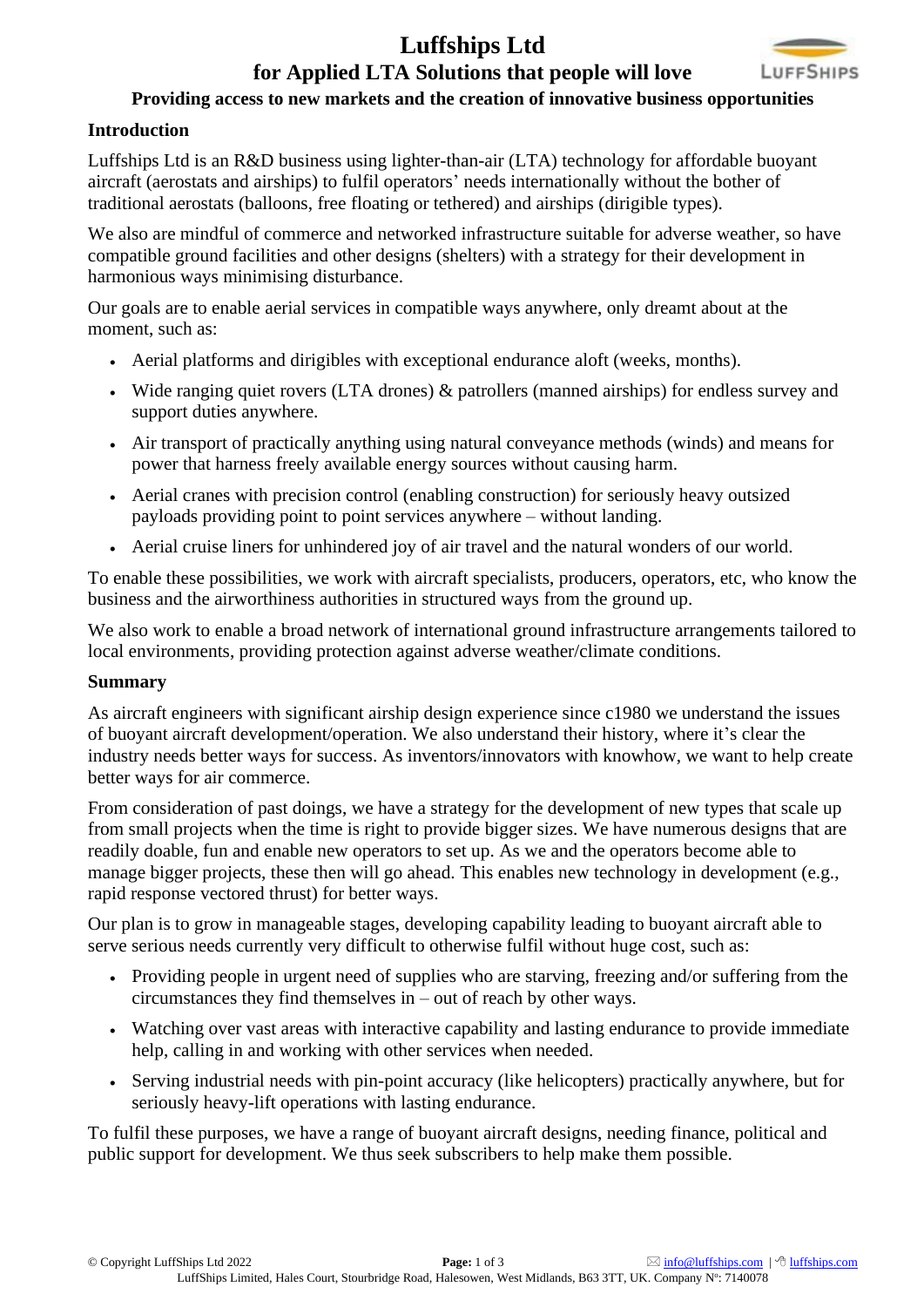# **[Luffships Ltd](https://www.luffships.com/) for Applied LTA Solutions that people will love**



#### **Offerings**

Instead of just more of the same we offer new types with enhanced capabilities, particularly omnidirectional airships that enable:

- Zero to moderate airspeed, enough to make headway against strong winds.
- Very long endurance days or weeks and potentially months underway.
- Vertical ascent/descent with seriously heavy loads able for stable geostationary positioning with controllable heading to lift and place them.
- Low noise, vibration, emissions and environmental impact.
- Unobstructed viewing or scanning all around for various purposes.
- Reliability with low acquisition, operating and maintenance costs, plus long service life with high utilisation.
- Minimal ground infrastructure (no runways or need for hangars) and ability to access small ground locations in difficult territorial regions.

#### **Goals**

- 1. Become profitable (securing the business) with readily doable small unmanned projects including: inflatable structures, LTA drones and captured aerostats, each enabling particular aspects and new technology. They also are to develop team skills and cooperation with suppliers, gain airworthiness approvals necessary for later manned aircraft developments, and to cultivate relationships with operators who will need training and supply.
- 2. Develop, certify and enable sales of manned series airships under Balloon/Normal category regulations for various 'light-aircraft' purposes, providing operators with ways to extend aerial services between bases that they arrange.
- 3. Follow with further development of general air-services airships (luggers) under existing Commuter category rules, enabling operators to expand their services and further facilitate the infrastructure needed for bigger types.
- 4. Develop aerial cranes, cargo airships and cruisers for serious payloads under Transport Category regulations when the circumstances allow, enabling heavy-lift air services.

#### **Objectives**

From investment granted, attain goals 1 and 2 within a 2 to 3 year period, leveraging things already undertaken. Achieve goal 3 within a further 5 years, after which the technology should be accepted to follow through for goal 4.

Provide technical support services for producers, suppliers, operators, maintainers and people who want reliable LTA Solutions.

Enable business sustainability from sales and technical services income within 2 years.

#### **Benefits**

By way of examples:

- Operators will benefit from affordable products and services with better deployment suiting their needs involving fewer crew and easier ways to securely manage their assets compared with traditional airships.
- Local communities will benefit from employment opportunities and the aerial services enabled, facilitating transport and trade – especially people in isolated places with poor infrastructure.
- National organisations will benefit from affordable ways to provide persistent coverage over regions otherwise difficult to consistently watch over.